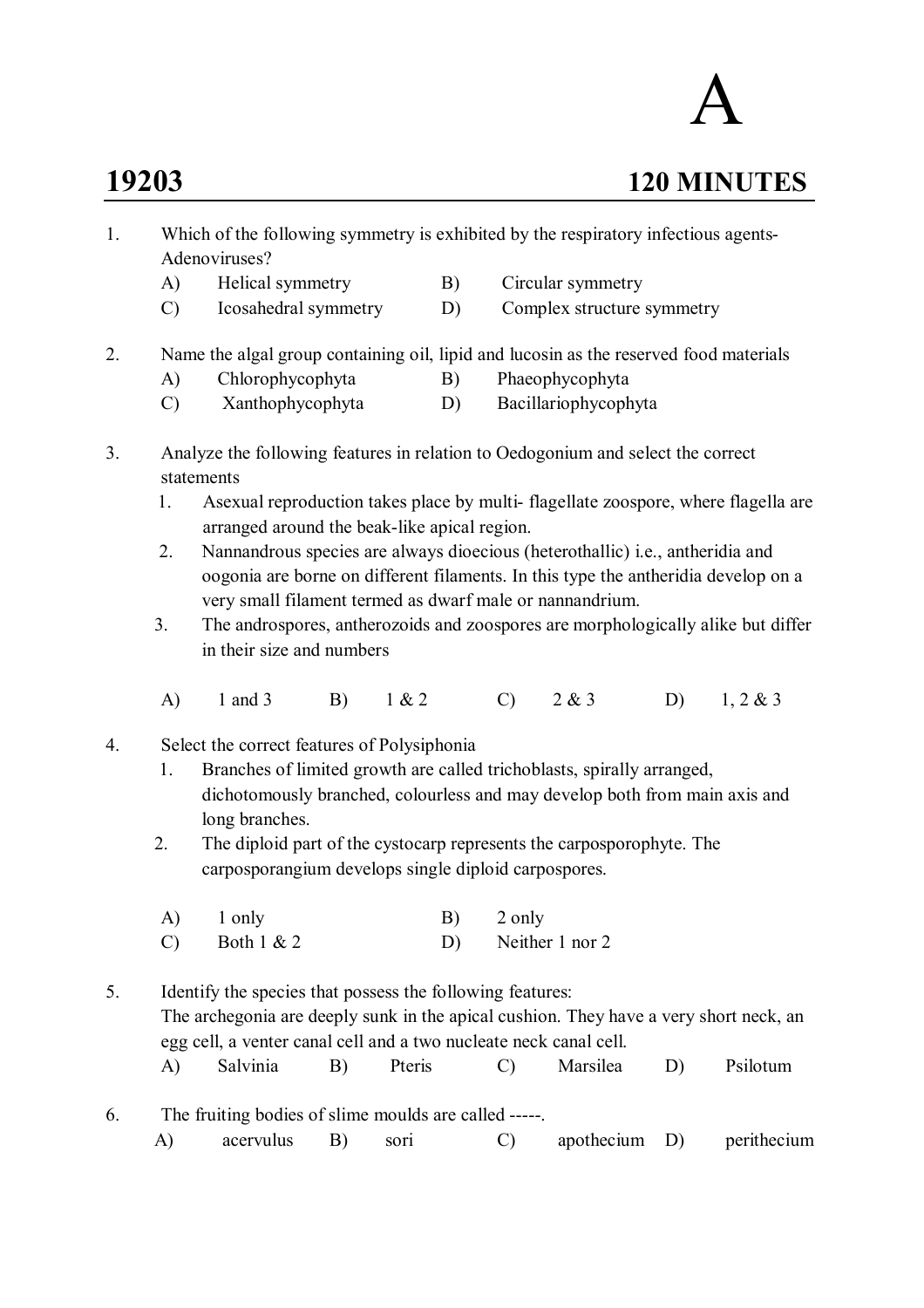|  | Name the infectious RNA particle without the protein coat |    |                   |  |            |
|--|-----------------------------------------------------------|----|-------------------|--|------------|
|  | Viroid                                                    | B) | Virion C Virusoid |  | D) Priones |

8. Match Group I (Fungal groups) with Group II (Features)

| <b>Group I</b>    | <b>Group II</b>                                       |
|-------------------|-------------------------------------------------------|
| 1. Ascomycetes    | a. As exual reproduction occurs by means of conidia   |
| 2. Zygomycetes    | b. Sexual spore are produced externally on a basidium |
| 3. Deuteromycetes | c. Hypahe are generally aseptated                     |
| 4. Basidiomycetes | d. Hyphae are generally septated                      |

A) 1-d, 2- c, 3- a, 4-b B) 1-c, 2- a, 3- b, 4-d C) 1-c, 2- d, 3- a, 4-b D) 1-a, 2- c, 3- b, 4-d

9. Which among the following lichen is/are used as a source of food?

- 1. Iceland moss (*Cetraria islandica*) 2. Wila (*Bryoria fremontii*)
- 3. Rock tripe (*Umbilicaria esculenta*)
- A) 1 & 3 B) 1 & 2 C) 2 & 3 D) 1, 2 & 3

10. Analyze the features of the group and select the correct statement/ statements

- 1. Hepaticae: Each cell in the thallus contains many chloroplasts; the chloroplasts are without pyrenoids.
- 2. Anthocerotae: Each cell of the thallus possesses a single large chloroplast with a pyrenoid.
- A) 1 is correct and 2 is wrong B) 1 is incorrect and 2 is correct
- C) 1 and 2 are correct D) I & 2 are wrong
- 11. Name the family displaying these features related with carpel Gynoecium is bicarpellary, superior, Ovary-2-4-celled, placentation axile, ovule 1 or 2 in each loculus, Style-Simple, terminal, rarely gynobasic A) Rubiaceae B) Verbenaceae C) Solanaceae D) Lamiaceae
- 12. Peltate disc is the characteristic feature of strobilus from the pteridophyta member A) Equisetum B) Selaginella C) Marselia D) Psilotum
- 13. In the mature sporocarp of Marsilea, ------ cells gelatinise and form a gelatinous ring which helps in the dehiscence of the sporocarp at maturity.
	- A) outer epidermis B) middle hypodermis
	- C) inner parenchymatous zone D) All the above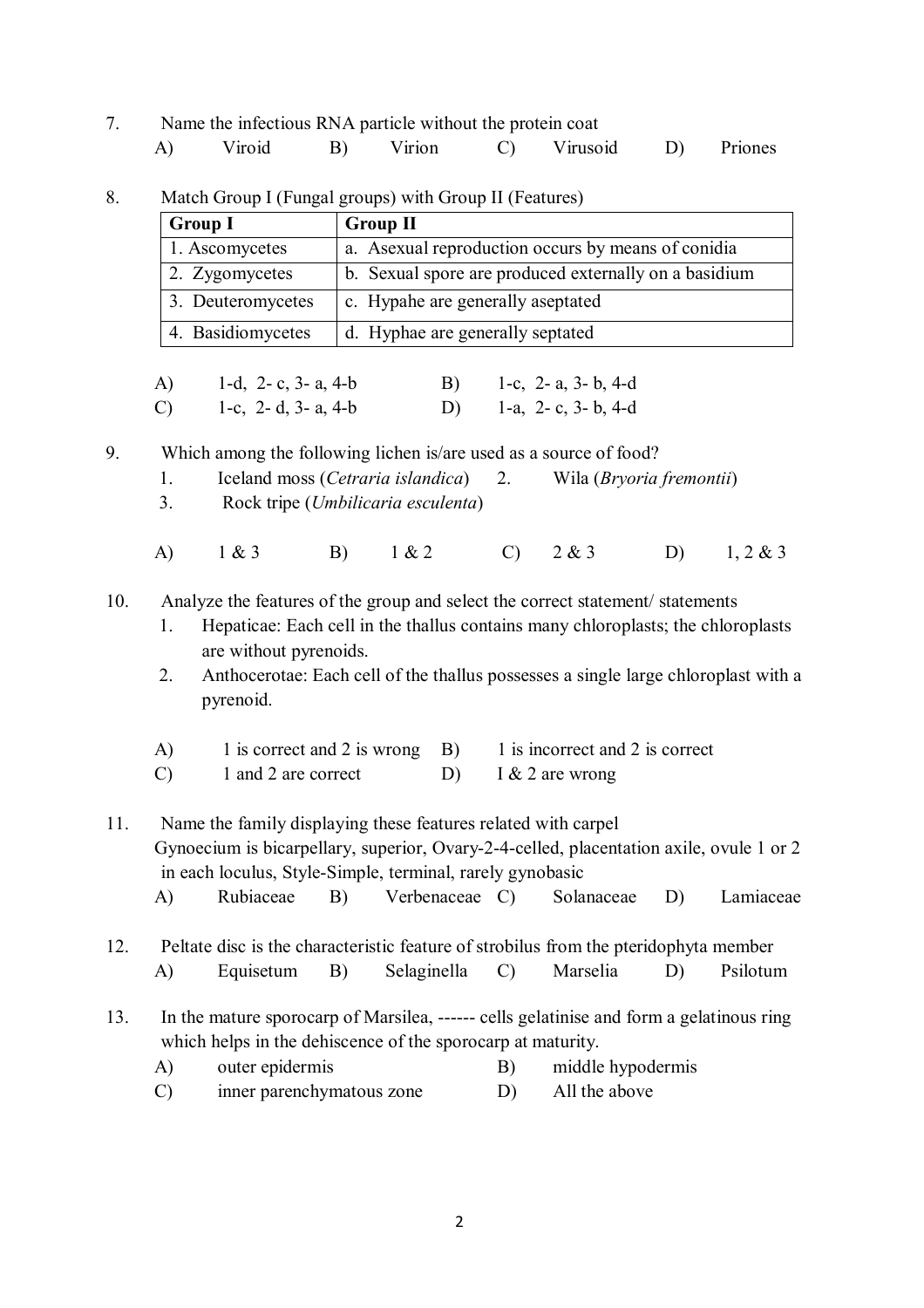- 14. Telome concept has been used in understanding the origin and evolution of the major groups of pteridophytes. Select the correct sequence of the evolutionary processes associated with the Telome theory
	- A) i) Overtopping (ii) Reduction (iii) Plantation (iv) Syngenesis or webbing (v) Curvation
	- B) i) Overtopping (ii) Plantation (iii) Reduction (iv) Curvation (v) Syngenesis or webbing
	- C) i) Overtopping (ii) Reduction (iii) Syngenesis or webbing (iv) Plantation (v) Curvation
	- D) i) Overtopping (ii) Syngenesis or webbing (iii) Reduction (iv) Plantation (v) Curvation
- 15. The dry, one seeded and indehiscent fruit with the pericarp and testa does not rupture when they fall on ground. The pericarp is membranous or leathery and free from seed coat or testa is known as:
	- A) Achene B) Caryopsis C) Samara D) Cypsella
- 16. Acid dyes are those with a negative charge (i.e. acidic auxochromes) and are more properly referred as anionic dyes. Which among the following are examples of acid dyes?
	- A) Eosin B) orange G C) picric acid D) All the above
- 17. With reference to biogeo-chemical cycling of phosphorus, consider the following statements:

Which of the statements given below is/are correct?

- 1. The natural reservoir of phosphorus is atmosphere, which contains phosphorus in the form of phosphates.
- 2. Herbivores and other animals obtain phosphorus from plants.
- 3. Unlike nitrogen cycle, there is no gaseous release of phosphorus into the atmosphere.
- A) 1 and 2 only B) 2 and 3 only C) 1 and 3 only D) 1, 2 and 3
- 18 Name the family which possesses the following features such as Gigantic trees with an abundant resin; coracious leaves; flower actionomorphic, hermaphrodite, hypogynous; sepals 5, polysepalous, persistent; petals 5, polypetalous; stamens many in one to several whorls, slightly polyandrous, carpels 3, syncarpous, superior; Fruit samara enclosed in persistent sepals.
	- A) Dipterocarpaceae B) Tiliaceae
	- C) Sterculiaceae D) Meliaceae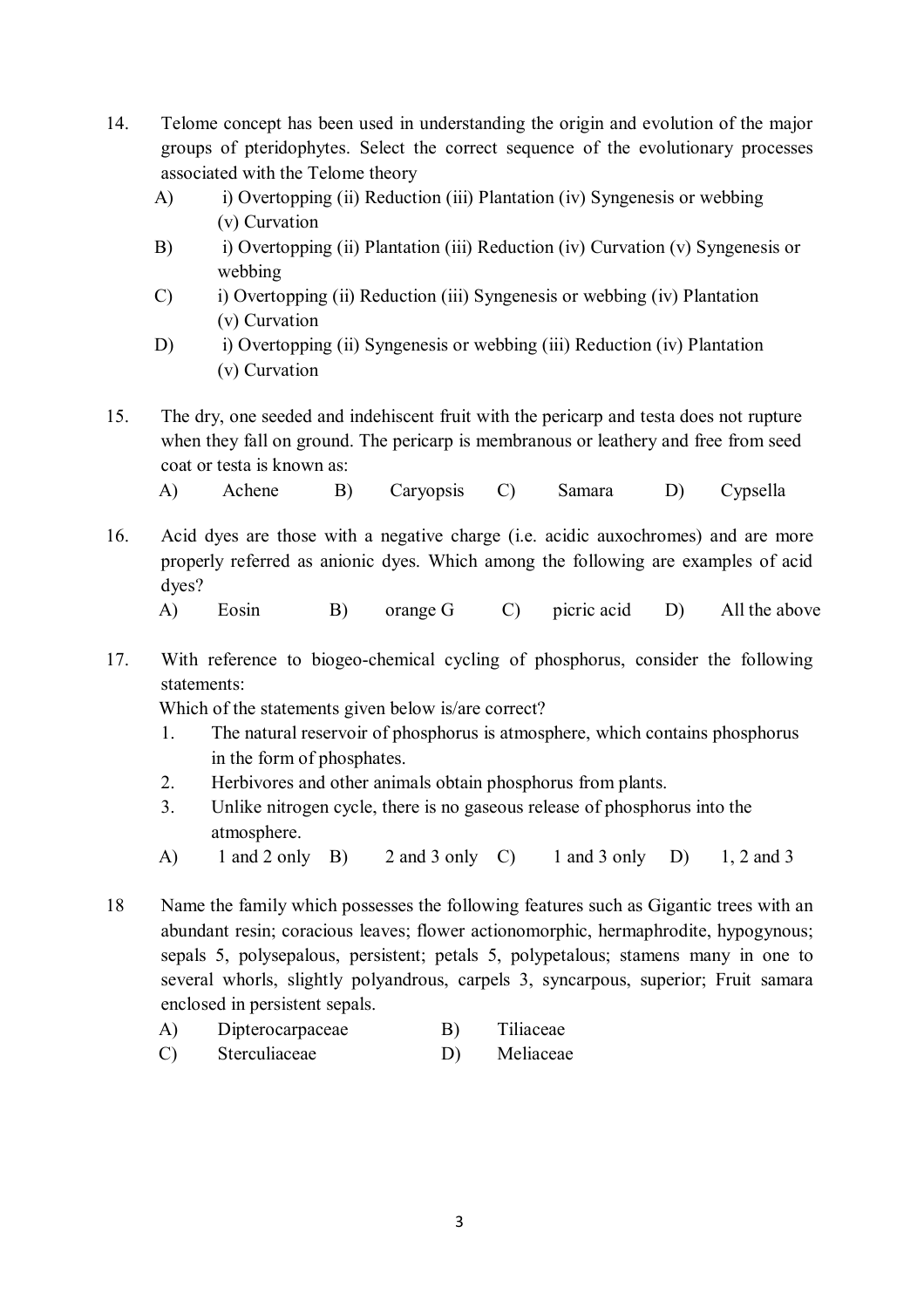- 19. *Andropogon aromaticus* Sieber ex Schult. In the above given example of binomial nomenclature with author citation what the word '**ex'** refers
	- A) Article 47 of the botanical code, on occasion either the diagnostic characters or the circumscription of a taxon may be altered sufficiently that the attribution of the name to the original taxonomic concept as named is insufficient. The original authorship attribution is not altered in these cases, but a *taxonomic* statement can be appended to the original authorship using the abbreviation
	- B) It denotes the fact that an initial description did not satisfy the rules for valid publication, but that the same name was subsequently validly published by a second author or authors (or by the same author) in a subsequent publication
	- C) If the subsequent author makes clear that the description was due to the earlier author (and that the earlier author accepted the name), then "ex" is used
	- D) It is employed to indicate that the authorship of the published work is different from that of the name itself
- 20. Name the antibiotic produced by *Streptomyces orientalis*?
	- A) Cephalosporins B) Cycloserine
	- C) Bacitracin D) Vancomycin
- 21. Name the morphology of the jute fiber
	- A) phloem fiber B) mesocarp fiber
	- C) xylary fiber D) seed coat fiber
- 22. Select correct statements related with soft wood
	- 1. Produced from gymnosperm trees which usually have needles and cones. Medullary rays and tracheids transport water and produce sap. When viewed under a microscope, softwoods have no visible pores because of tracheids.
	- 2. Softwoods have a wide range of applications and are found in building components (e.g., windows, doors), furniture, medium-density fiberboard (MDF), paper
	- 3. Most softwood has a lower density. Less expensive compared to hardwood.
	- A) 1, 2 & 3 B) 1 & 3 C) 2 & 3 D) 1 & 2
- 23. Anomalous secondary growth in Dracaena is due to
	- 1. Extra stelar cambial ring in a monocot stem at the ground tissue
	- 2. Abnormal activity of cambium
	- A) 1 only B) 2 only C) both  $1 \& 2 \quad D$  neither 1 nor 2
- 24. Histochemical localization of proteins is carried using
	- A) Sudan Black B) Coomassie Brilliant Blue
	- C) Periodic acid schiffs reagent D) Iodine in potassium iodide solution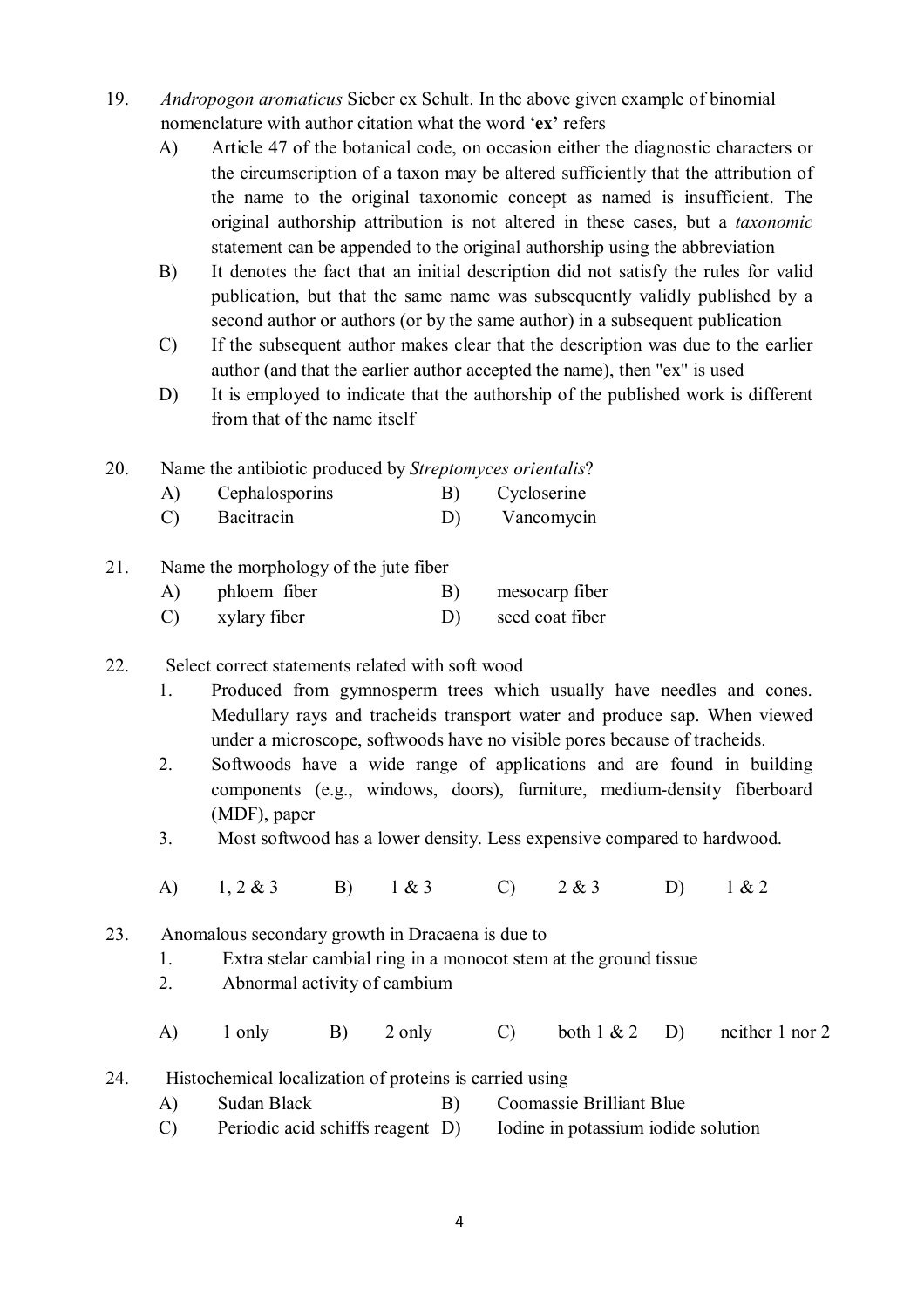| 25. | A)<br>$\mathcal{C}$             | The maturity of sporangia within a sorus is varied. Identify the species where, the<br>sorus type is a simple i.e., all the sporangia develop simultaneously<br>Osmunda<br>Pteris                                                                                                                                                                                                                                                                                                                |    |           | B)<br>D) |                      | Hymenophyllum<br>Adiantum             |    |           |                  |
|-----|---------------------------------|--------------------------------------------------------------------------------------------------------------------------------------------------------------------------------------------------------------------------------------------------------------------------------------------------------------------------------------------------------------------------------------------------------------------------------------------------------------------------------------------------|----|-----------|----------|----------------------|---------------------------------------|----|-----------|------------------|
| 26. |                                 | Half of the wetlands were disappeared. Which of the following is/are perceived as<br>threats to wetlands?                                                                                                                                                                                                                                                                                                                                                                                        |    |           |          |                      |                                       |    |           |                  |
|     | 1)                              | Aquaculture 2)                                                                                                                                                                                                                                                                                                                                                                                                                                                                                   |    |           |          | Demographic pressure |                                       | 3) | Pollution |                  |
|     | A)                              | 1 & 2                                                                                                                                                                                                                                                                                                                                                                                                                                                                                            | B) | 2 & 3     |          | $\mathcal{C}$        | 1 & 3                                 |    | D)        | All of the above |
| 27  |                                 | Amphimixis is development of an organism obtained through                                                                                                                                                                                                                                                                                                                                                                                                                                        |    |           |          |                      |                                       |    |           |                  |
|     | A)                              | Apospory                                                                                                                                                                                                                                                                                                                                                                                                                                                                                         |    |           | B)       | Apogamy              |                                       |    |           |                  |
|     | $\mathcal{C}$                   | Fusion of gametes                                                                                                                                                                                                                                                                                                                                                                                                                                                                                |    |           | D)       |                      | Without fusion of gametes             |    |           |                  |
| 28. |                                 | 'Pollen kitt' a sticky coloured pollen coating material and is chiefly made of                                                                                                                                                                                                                                                                                                                                                                                                                   |    |           |          |                      |                                       |    |           |                  |
|     | A)                              | Chlorophylls                                                                                                                                                                                                                                                                                                                                                                                                                                                                                     |    |           | B)       | Lipids               |                                       |    |           |                  |
|     | $\mathcal{C}$                   | Carotenoids                                                                                                                                                                                                                                                                                                                                                                                                                                                                                      |    |           | D)       |                      | Both B and C                          |    |           |                  |
| 29. |                                 | When pollen grains are not transferred from anthers to stigma in a flower, due to the<br>barrier, it is called                                                                                                                                                                                                                                                                                                                                                                                   |    |           |          |                      |                                       |    |           |                  |
|     | A)                              | cleistogamy B)                                                                                                                                                                                                                                                                                                                                                                                                                                                                                   |    | herkogamy |          | $\mathcal{C}$        | dichogamy                             |    | D)        | heterogamy       |
| 30. | A)<br>B)<br>$\mathcal{C}$<br>D) | Identify the correct the sequence of development during the formation of embryo sac:<br>archesporium $\rightarrow$ megaspore $\rightarrow$ megaspore mother cell $\rightarrow$ embryo sac<br>megasporocyte $\rightarrow$ archesporium $\rightarrow$ megaspore $\rightarrow$ embryo sac<br>megaspore $\rightarrow$ megaspore mother cell $\rightarrow$ archesporium $\rightarrow$ embryo sac<br>archesporium $\rightarrow$ megaspore mother cell $\rightarrow$ megaspore $\rightarrow$ embryo sac |    |           |          |                      |                                       |    |           |                  |
| 31. | $\bf{A}$                        | Nodule formation of leguminous plant roots is retarded with the deficiency of<br>Sulphur                                                                                                                                                                                                                                                                                                                                                                                                         | B) | Boron     |          | $\mathcal{C}$        | Nitrogen                              |    | D)        | Both A and B     |
| 32. | A)<br>$\mathcal{C}$             | Ecosystem consists of various biotic components. Identify the primary consumers in<br>the detritus food chain<br>Herbivorous<br>Insect Larva, nematodes                                                                                                                                                                                                                                                                                                                                          |    |           | B)<br>D) |                      | Bacteria and fungi<br>All the above   |    |           |                  |
| 33. | A)<br>$\mathcal{C}$             | Forests are unique repositories of biodiversity. Which forests have maximum diversity?<br>Sub tropical rainforests<br><b>Tropical forests</b>                                                                                                                                                                                                                                                                                                                                                    |    |           | B)<br>D) |                      | Coniferous forest<br>Deciduous forest |    |           |                  |
| 34. | A)                              | Transpiration is regulated by many environmental parameters. Identify the condition in<br>which there will be least amount of transpiration<br>Good soil moisture                                                                                                                                                                                                                                                                                                                                |    |           | B)       |                      | High wind velocity                    |    |           |                  |
|     | $\mathcal{C}$                   | Dry environment                                                                                                                                                                                                                                                                                                                                                                                                                                                                                  |    |           | D)       |                      | High atmospheric humidity             |    |           |                  |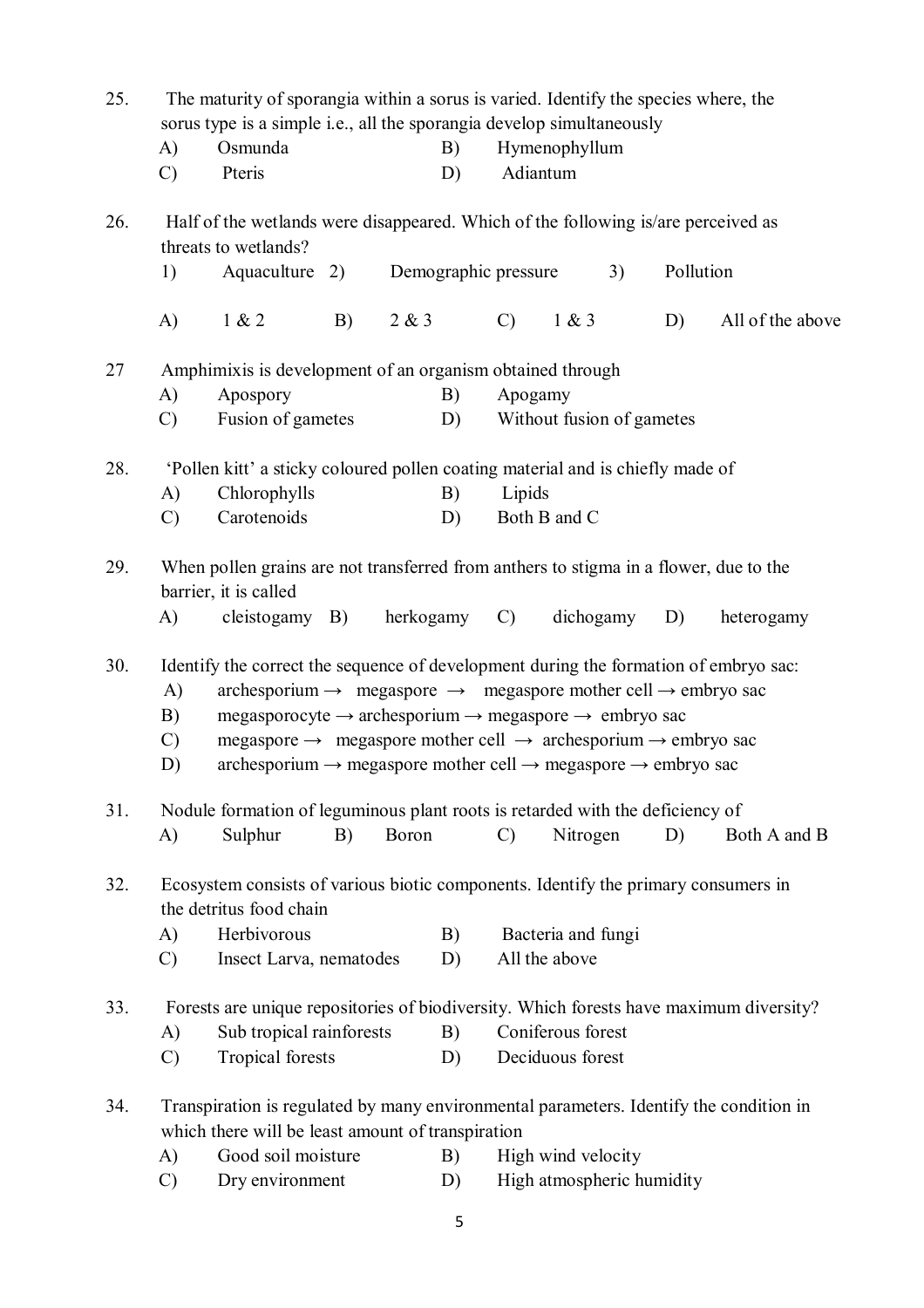- 35. Which among the following statements is/are associated with aquaporins?
	- A) They are the integral membrane proteins.
	- B) 2003 Nobel Prize in Chemistry was awarded jointly to Peter Agre & Roderick MacKinnon
	- C) They selectively conduct water molecules in and out of the cell, while preventing the passage of ions and other solutes.
	- D) All the above
- 36. The objective of Chipko Movement was to protect the trees on the Himalayan slopes from the axes of contractors of the forest. Name the village in which the movement was originated
	- A) In Chamoli district B) Marwar region
	- C) Singhbhum district D) Tehri
- 37. Which of the following yeast is used for the production of riboflavin?
	- A) Saccharomyces cerevisiae B) Eremothecium ashbyi
	- C) Saccharomyces rouxii D) Candida utilis
- 38. The fatty acids of phospholipids have different lengths and unsaturation and also with diverse chemistry in their head groups. Which techniques independently or in combination yield complete picture of the chemical description of the phospholipids?
	- A) Only thin layer chromatography (TLC)
	- B) TLC and gas chromatography
	- C) Paper and thin layer chromatography
	- D) Only paper chromatography
- 39. Which of the following RNA polymerases are involved in the synthesis of 5S rRNA?
	- A) RNA polymerase I B) RNA polymerase II
	- C) RNA polymerase III D) RNA polymerase IV

## 40. Match the Group I with Group II

| Group I                                        | Group II                                      |  |  |  |  |  |
|------------------------------------------------|-----------------------------------------------|--|--|--|--|--|
| a. Stadler                                     | 1. First Mutation breeding event in USSR      |  |  |  |  |  |
| b. Auerbach & Rohion                           | 2. Mutagenic activity of gamma rays           |  |  |  |  |  |
| c. Muller                                      | 3. Mutagenic ability of mustard gas           |  |  |  |  |  |
| d. Nilsson Ehle                                | 4. Mutagenic activity of X ray on fruit fly   |  |  |  |  |  |
| $a-2, b-3, c-4, d-1$<br>$\bf{A}$               | $a-1$ , $b-2$ , $c-4$ , $d-3$<br>B)           |  |  |  |  |  |
| $a-3$ , $b-2$ , $c-4$ , $d-1$<br>$\mathcal{C}$ | $a-3$ , $b-1$ , $c-4$ , $d-2$<br>$\mathbf{D}$ |  |  |  |  |  |

- 41. Secondary databases are called so because they contain the analysis results of the sequences in the primary sources. Which among the following is/are examples for secondary data base?
	- A) Prints- fingerprint database B) Prosite  $(C)$  Both  $A \& B$  D) PIR-PSD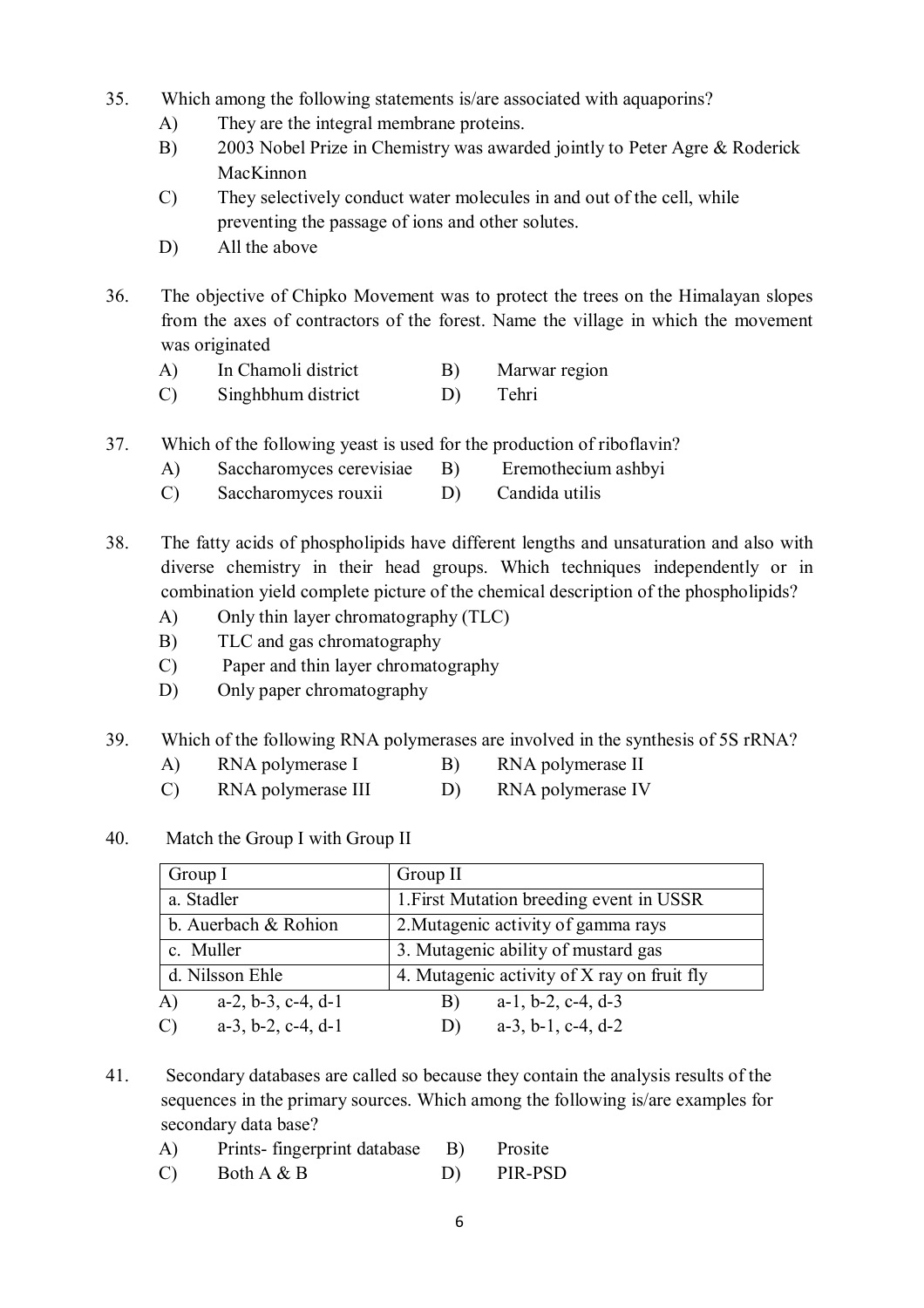- 42. Sugars are actively loaded from apoplast to sieve tubes by an energy driven transport located in the plasma membrane of the cells. The mechanism of phloem loading in such case has been called as
	- A) sucrose  $-H^+$ symporter  $B)$  sucrose -H<sup>+</sup> antiport
	- $C)$  sucrose - $H^+$ D) Both A  $&$  C
- 43. ------- enclosed research greenhouse used for conducting studies of many types of controlled environment experiments with plants
	- A) Geoponics B) Phytotron C) Areoponics D) Hydroponics
- 44. Giberellins are synthesized in the apical shoot buds, root tips and developing seeds. The hormone promotes
	- A) Seed germination B) Seed dormancy
	- C) Apical dominance D) Root elongation
- 45. Identify the adaptive or acclimation response/s to high temperatures
	- A) Altered membrane fatty acids more saturated fatty acids that don't melt as readily
	- B) Production of heat shock proteins (HSPs) in response to rapid heat stress
	- C) Increased synthesis of gamma-aminobutyric acid (GABA)
	- D) All the above

46. Compatible solutes, also known as osmolytes, are a group of chemically diverse organic compounds that are uncharged, polar, and soluble in nature and do not interfere with the cellular metabolism even at high concentration. Which among the following is example/s for osmolytes?

- A) glycine betaine B) polyamines
- C) polyols D) both A & C
- 47. Which of the following simple sugar pair is an example of Epimers?
	- A) Glucose & Galactose B) Glucose & Ribose
	- C) Mannose & Glucose D) Fructose & Glucose
- 48. Janus green B is a basic dye and vital stain used in histology and is used to stain
	- A) Mitochondria B) Chloroplast
	- C) Golgi complex D) Vacuoles
- 49. Estuaries are coastal body of brackish water. Consider following statements about the estuary
	- I) Estuary is place where the river fresh water meets with ocean water
	- II) This area is highly productive
	- III) This area is highly unproductive
	- IV) All of the above

Which of the above statements is/are true?

A) I only B) II only C) I and II D) III only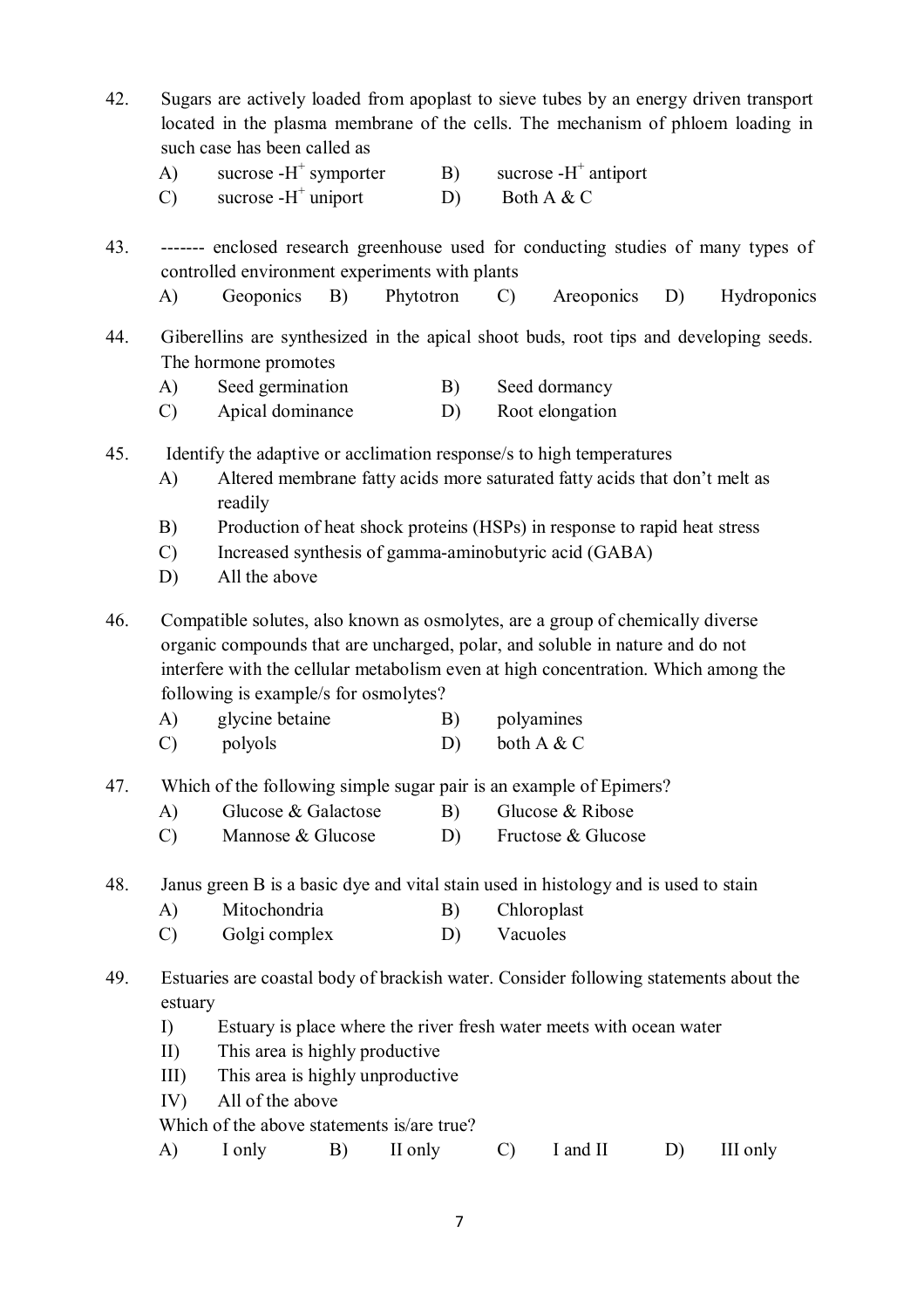- 50. India is the fifth largest producer of e-waste discarding roughly 18.5 lakh tons per year. Which among the following metals are enlisted under e waste?
	- 1. Mercury 2. Cadmium 3. Beryllium 4. Barium
	- A) 1 & 2 B) 1, 2 & 3 C) 1 only D) 1, 2, 3 & 4
- 51. Match the Group I (industrial products mentioned) with Group II (their producer organism)

| <b>Group I</b>             | <b>Group II</b>                     |
|----------------------------|-------------------------------------|
| a. Citric acid             | 1. Trichoderma viride               |
| b. Cellulase               | 2. Clostridium acetobutylicum       |
| c. Vitamin B12             | 3. Aspergillus niger                |
| d. Butanol                 | 4. Propionibacterium freudenreichii |
| $a-4, b-3, c-1, d-2$<br>A) | $a-3$ , $b-1$ , $c-2$ , $d-4$<br>B) |
| $a-2, b-1, c-4, d-3$       | $a-3$ , $b-1$ , $c-4$ , $d-2$<br>D) |

- 52. Which characteristic is shared by the nitrogen bases purines and pyrimidines?
	- A) Both contain two heterocyclic rings with aromatic character.
	- B) Both can form multiple non-covalent hydrogen bonds.
	- C) Both exist in planar configurations with a hemiacetal linkage.
	- D) Both exist as neutral zwitterions under cellular conditions.

53. The drug flurouracil is generally recommended for treating cancer. It undergoes a series of transformations and then finally binds to the enzyme thymidylate synthase resulting in its inhibition and there by the cell division. This is a classic example for

- A) Allosteric inhibition B) Competitive inhibition
- C) Non-competitive inhibition D) Suicidal inhibition
- 54. Select the correct statement/s from the given points related with carbon assimilation
	- 1. The C3 best adapted to cool wet environments
	- 2. C4 and CAM plants are adapted to hot, dry areas
	- 3. stomata open in day time in C3 and C4 plants
	- 4. stomata open in night in CAM plants
	- A) 1 & 3 B) 2 & 3 C) 1, 2 & 4 D) 1, 2, 3 & 4
- 55. The statistical tool employed to validate the statement places having high levels of carbon monoxide leads to carboxy hemoglobin tragedy in humans
	- A) Students *t* test
	- B) Regression analysis
	- C) Pearson correlation coefficient
	- D) ANOVA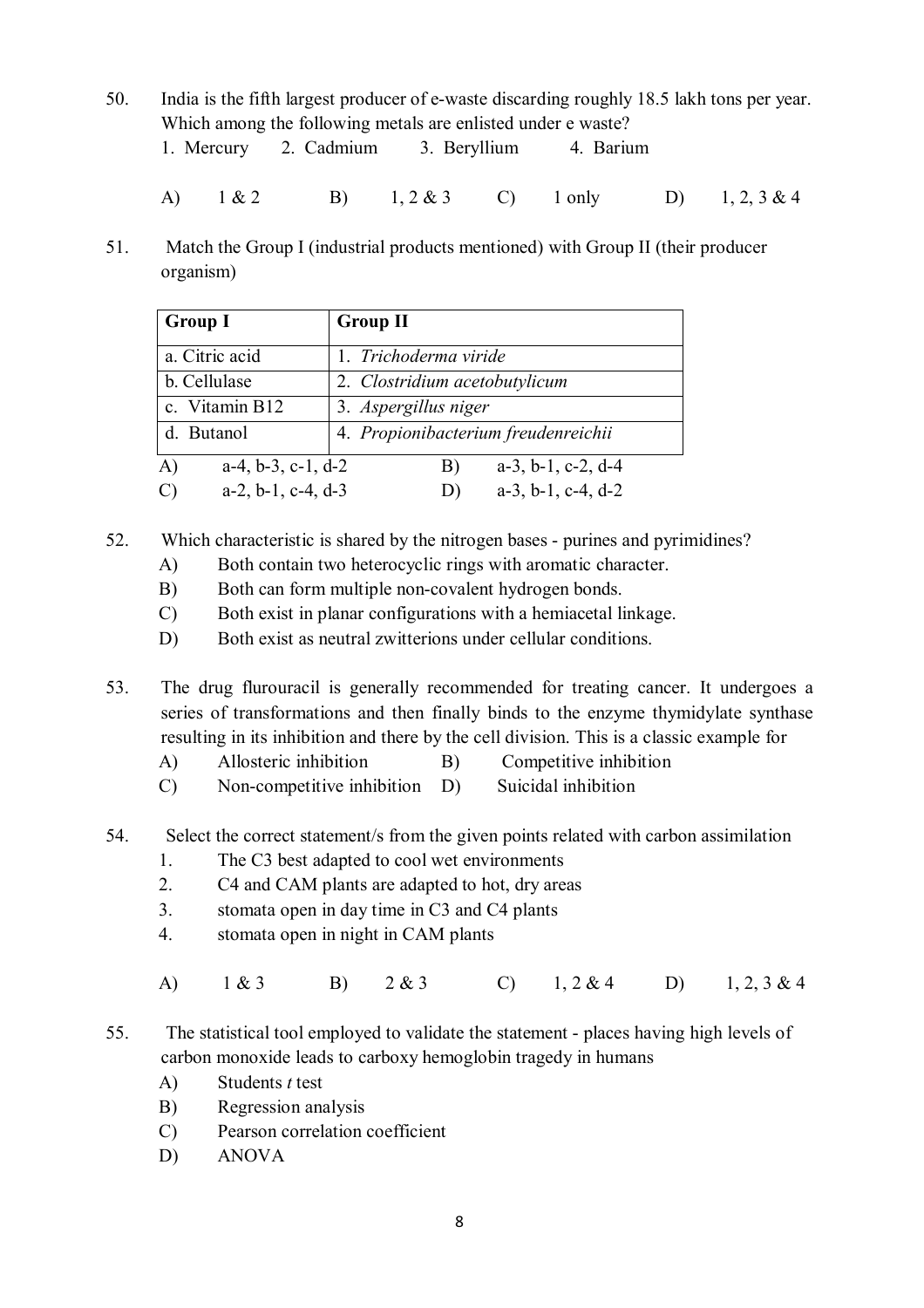- 56. Which of the following activities are banned in eco-sensitive zones as notified by MoEFCC?
	- 1) Flying over protected areas in an aircraft 2) Commercial use of firewood
	- 3) Setting up of hotels and resorts 4) Commercial mining
	- 5) Setting of saw mills
	- A) 2, 3, 4 B) 2, 3, 4, 5 C) 1, 2, 4, 5 D) All of the above

57. The enzyme may create a charge distribution opposite to that of the transition state. This lowers the energy of the transition state and ------- the activation energy

- A) Increases B) Decreases C) no change D) unpredictable
- 58. Amino acids are amphoteric molecules. Which of the following statement about amino acids is correct?
	- A) Amino acids are uncharged at neutral pH
	- B) Amino acids are classified according to the structures and properties of their side chains
	- C) Amino acids in proteins are mainly in the D-configuration
	- D) Twenty four amino acids are commonly used in protein synthesis

59. In ecosystem productivity is an important factor. Consider the following statements with reference to productivity: Which of the statements given below is/are correct?

- 1. Primary production is defined as the amount of biomass or organic matter produced per unit area over a time period by plants during photosynthesis.
- 2. The rate of biomass production is called productivity.
- 3. Net primary productivity of an ecosystem is the rate of production of organic matter during photosynthesis.
- 4. Secondary productivity is defined as the rate of formation of new organic matter by consumers.
- A)  $1, 2$  and 3 only B)  $1, 2$  and 4 only
- C)  $1, 2, 3$  and 4 D) 1 and 3 only
- 60. Sequential and orderly predictable change in the species composition of a given area is known as -------.
	- A) Ecological succession B) Ecological niche
	- C) Ecological stabilization D) Ecological equivalence
- 61. Food chain represents nutrients and energy flow from organism to organism. With reference to food chain, consider the following statements:
	- 1. Only 10 % of the energy is transferred to each trophic level from the lower trophic level.
	- 2. The flow energy takes place in both directions in food chain.
	- 3. The natural interconnection of food chains makes it a food web.

Which of the statements given above is/are correct?

A) 1 & 2 only B) 2 & 3 only C) 1, 2 & 3 D) 1 & 3 only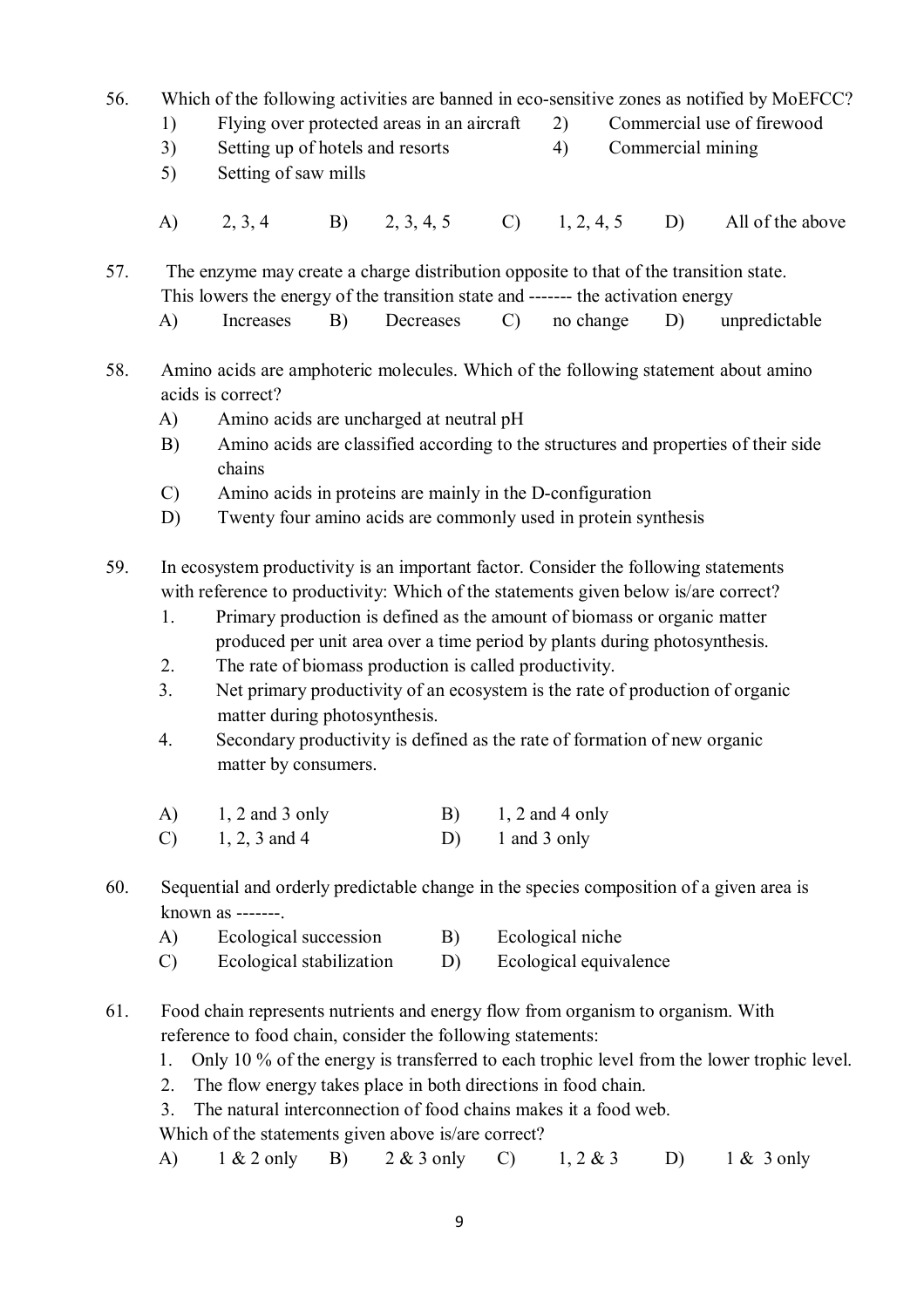- 62. The multilateral convention seeks to protect human health from the hazardous persistent organic pollutant is
	- A) Basel convention 1989 B) Bonn convention 1979
		-
	- C) Rotterdam convention 1998 D) Stockholm convention 2001

63. Marine park preserve is a specific habitat and ensure the ecosystem is sustained for the organisms that exist there. Name the first National marine park

- A) Mahatma Gandhi National marine park
- B) Gulf of Kutch
- C) Rani Jhansi
- D) Gulf of Mannar
- 64. Which among the following are examples for critically endangered animals in the Indian Red Data Book the documentation of red listed species, has evolved to become the most comprehensive inventory of the global conservation status of biological species.
	- A) Indian vulture B) Spoon-billed sandpiper
	- C) White-rumped vulture D) all the above
- 65. The methodology of propagation methods of selected horticultural species by specialized pegging a branch in soil is known as
	- A) Grafting B) Layering C) Cutting D) Vegetative propagation
- 66. Similar sized proteins in a mixture viz., A, B and C, the peptide A is positively charged, B is weakly negative and C is strongly negative. If this mixture is loaded and eluted through an ion-exchange chromatography column containing an anionic resin, their order of elution will be

| $(A)$ $A, B, C$ | $B)$ $C, B, A$               |
|-----------------|------------------------------|
| $C)$ B, C, A    | D) A, B and C elute together |

67. Match the category of RNA molecules in Group I with their roles in Group II.

Group I Group II a. snoRNA 1. Protects germ line from transposable elements b. piRNA 2. Blocks translation of selected mRNA c. miRNA 3. Template for telomere elongation d. snRNA 4. Modification and processing of rRNA 5. Splicing of RNA transcripts A) a-3, b-5, c-2, d-4 B) a-1, b-3, c-2, d-5

C) a-1, b-4, c-5, d-2 D) a-4, b-1, c-2, d-5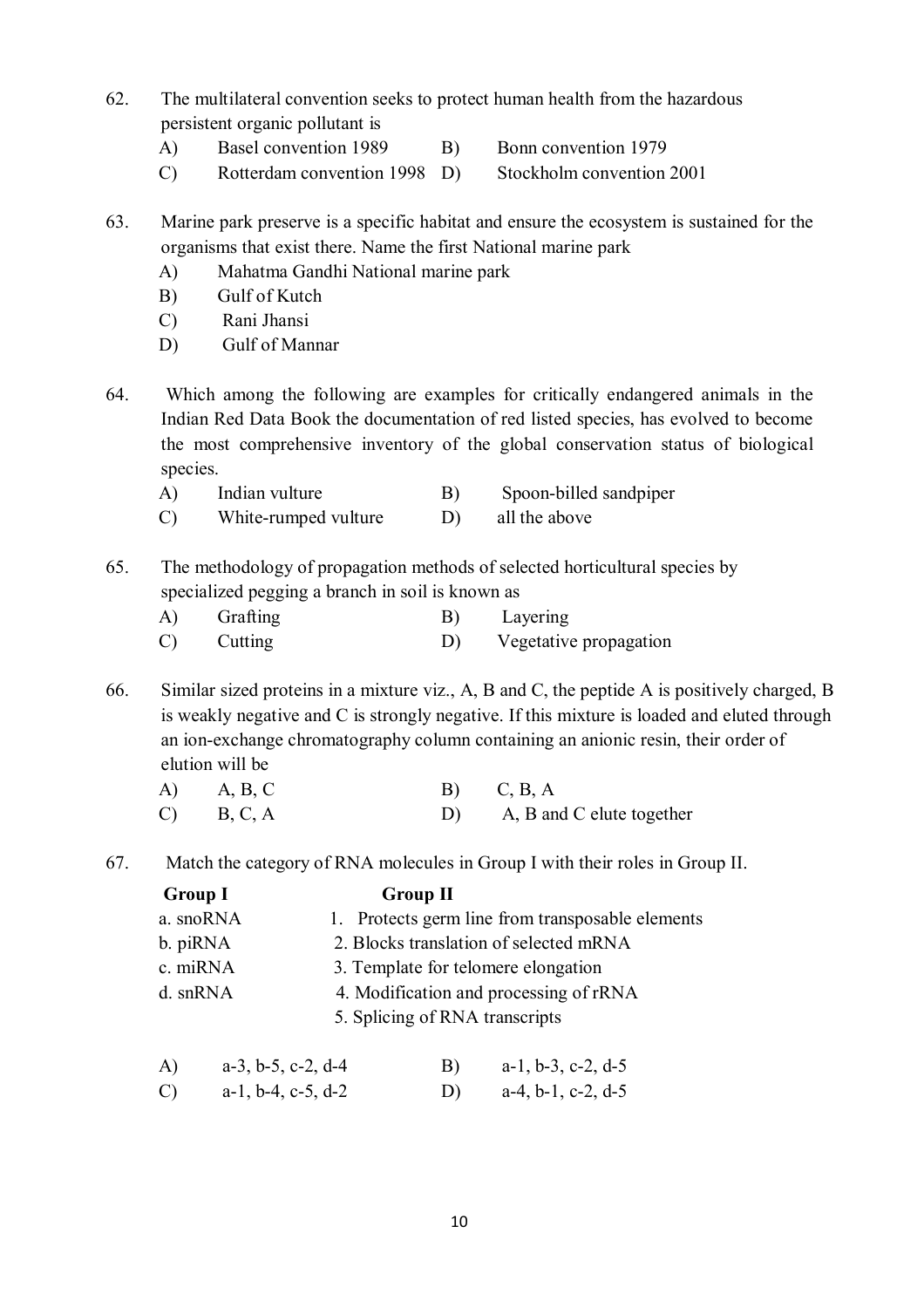| 68. | A)<br>$\mathcal{C}$             | by chlorotic halos. Due to vein limitations, the spots become angular and result in<br>cankerous, rough, necrotic, raised lesions. Name the causative of this disease.<br>Xanthomonas campestris<br>Erwinia carotovora                                                                                                                                                          |    | B)<br>D)                       |                | Pseudomonas cichorii<br>Corynespora cassiicola |    | Symptoms of Leaf spot of Mango are water-soaked, irregular, black lesions surrounded   |
|-----|---------------------------------|---------------------------------------------------------------------------------------------------------------------------------------------------------------------------------------------------------------------------------------------------------------------------------------------------------------------------------------------------------------------------------|----|--------------------------------|----------------|------------------------------------------------|----|----------------------------------------------------------------------------------------|
| 69. | $\mathbf{A}$                    | Flavr Savr (CGN-89564-2), a genetically modified tomato, was the first commercially<br>grown genetically engineered food granted a license for human consumption. It was<br>produced by-----, and submitted to the U.S. Food and Drug Administration<br>Calgene                                                                                                                 | B) | Monsanto                       | $\mathcal{C}$  | Eli Lilly                                      | D) | <b>MAHYCO</b>                                                                          |
| 70. | $1_{-}$<br>2.<br>3 <sub>1</sub> | Consider the following pairs:<br><b>Personality</b><br>Ernst Haeckel<br>A.G. Tansley<br>Elton<br>Which of the above pairs are correctly matched?                                                                                                                                                                                                                                |    | <b>Concept/Term</b><br>Ecology | Ecosystem      | Ecological pyramids                            |    |                                                                                        |
|     | A)                              | 1 only                                                                                                                                                                                                                                                                                                                                                                          | B) | 2 and 3 only $C$ )             |                | 3 only                                         | D) | $1, 2$ and 3                                                                           |
| 71. | A)<br>$\mathcal{C}$             | means of interspecific hybridization and backcrossing is known as<br>introgression<br>mutation                                                                                                                                                                                                                                                                                  |    | B)<br>D)                       |                | polyploidy<br>transformation                   |    | Incorporation of gene of one species into the genetic background of another species by |
| 72. | A)<br>B)<br>$\mathcal{C}$<br>D) | Resistance, induced by the exposure of root or foliar tissues to abiotic or biotic<br>elicitors, is dependent of the phytohormone salicylate (salicylic acid), and associated<br>with the accumulation of pathogenesis-related (PR) proteins is known as<br>Systemic acquired resistance<br>Induced systemic resistance<br>Systemic and induced resistance<br>Innate resistance |    |                                |                |                                                |    |                                                                                        |
| 73. |                                 | Which among the following substances will not evoke an immune system unless they<br>are attached to a larger molecule?                                                                                                                                                                                                                                                          |    |                                |                |                                                |    |                                                                                        |
|     | A)                              | Antigen                                                                                                                                                                                                                                                                                                                                                                         | B) | Virus                          | $\mathcal{C}$  | Hapten                                         | D) | Miligen                                                                                |
| 74. | A)<br>$\mathcal{C}$             | The immune system has the ability to recognize self antigens versus nonself antigen<br>which is an evolutionary pressure to assure:<br>Specific immunity<br>Cell mediated immunity                                                                                                                                                                                              |    | B)<br>D)                       |                | Tolerance<br>Antigenic immunity                |    |                                                                                        |
| 75. |                                 | Cyclin dependent kinases help in cell cycle regulation. The basic function of<br>$Cdk2/c$ yclin E is in                                                                                                                                                                                                                                                                         |    |                                |                |                                                |    |                                                                                        |
|     | A)                              | $G_2/M$ transition                                                                                                                                                                                                                                                                                                                                                              |    | B)                             | G <sub>2</sub> |                                                |    |                                                                                        |
|     | $\mathcal{C}$                   | M                                                                                                                                                                                                                                                                                                                                                                               |    | D)                             |                | $G1/S$ transition                              |    |                                                                                        |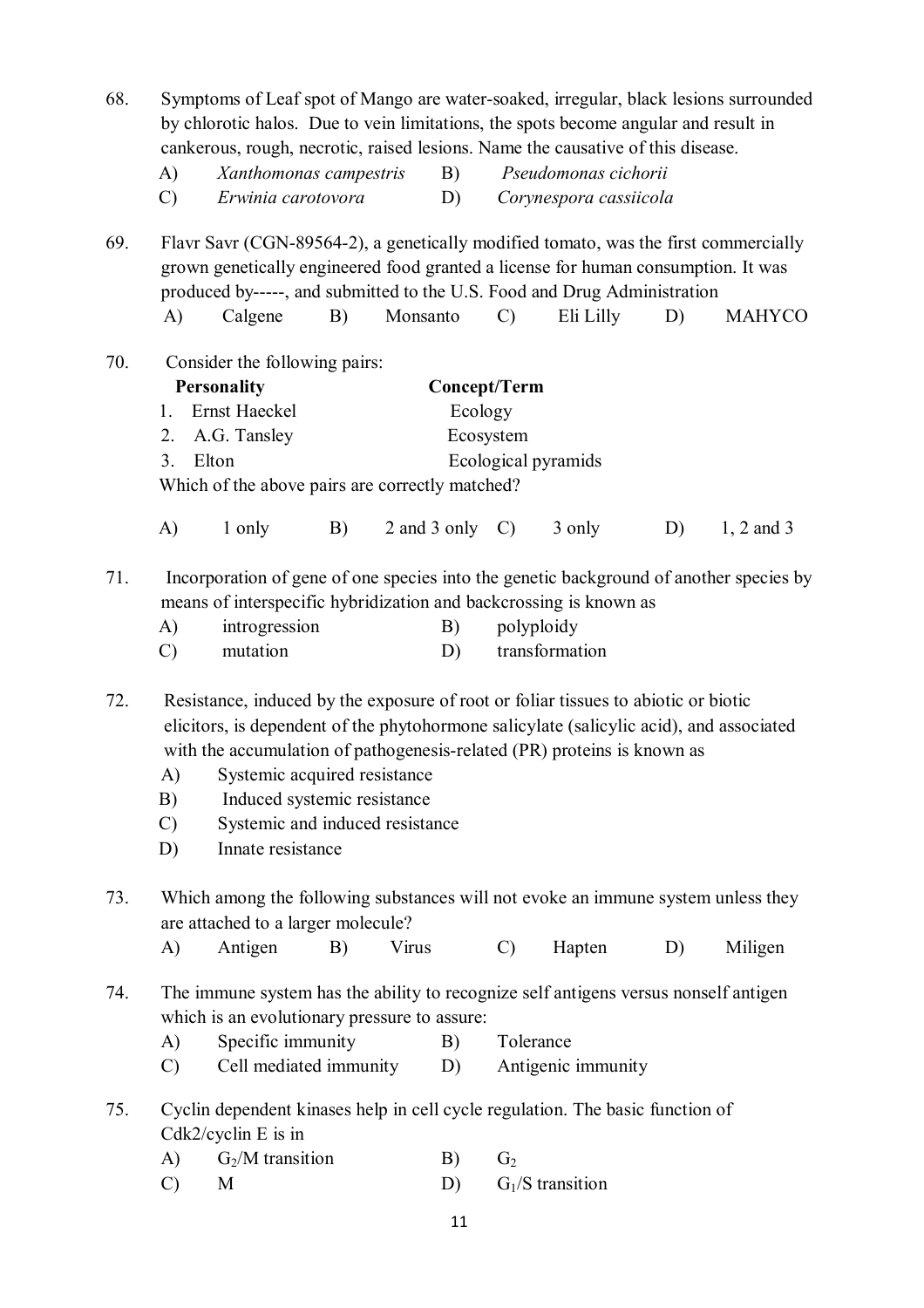- 76. What is the characteristic feature of daughter cells and parent cells during G1 phase of cell cycle?
	- A) Daughter cells have half the amount of cytoplasm and half the amount of DNA.
	- B) Daughter cells have half the number of chromosomes and half the amount of DNA.
	- C) Daughter cells have the same number of chromosomes and half the amount of DNA.
	- D) Daughter cells have the same number of chromosomes and the same amount of DNA.
- 77. The nuclear envelope is seen intact in which among the group of eukaryotic organisms during mitosis?
	- A) seedless plants B) dinoflagellates
	- C) diatoms D) B and C only
- 78. G-protein coupled receptors are heptahelical protein receptors. Find out the correct statement about G-protein coupled receptors?
	- A) The N-terminal chain is extracellular and C-terminal chain is intracellular
	- B) It contains 5 trans-membrane hydrophobic sections
	- C) There are more extracellular loops than intracellular loops
	- D) The binding region for G-protein involves 2 extracellular loops
- 79. In DNA replication experiment by Meselson-Stahl, the bacterial cells were labeled with isotope of nitrogen. The bacteria were labeled across generations with  $^{15}$  N, and followed by  $14$  N. What would be the percentage of the DNA with 1 light strand and 1 heavy strand after 2 generations of growth in  $15$  N growth media? A) 0 B) 25 C) 50 D) 75
- 80. ------- is a part of an mRNA molecule that can directly bind a small target molecule, and whose binding of the target affects the gene's activity
	- A) Corepressor B) Enhancer C) Lac operon D) Riboswitch
- 81. The packaging of DNA is by specialized proteins called histones which help to generate coils and loops leading to higher levels of organizations. It involves the formation of linear array of spherical structures. The basic unit of DNA packaging, with an octamer of 4 histones complexes is called
	- A) endosome B) nucleosome C) mesosome D) centromere
- 82. Murray Barr discovered Barr body in a process called lyonization in species where sex is determined by the presence of Y chromosomes. So, a Barr body is
	- A) a gene on the X chromosome that is responsible for female development.
	- B) a patch of cells that has a phenotype different from surrounding cells because of variable X inactivation.
	- C) an inactivated X chromosome, visible in the nucleus of a cell from a female mammal.
	- D) an extra X chromosome in a cell that is the result of nondisjunction.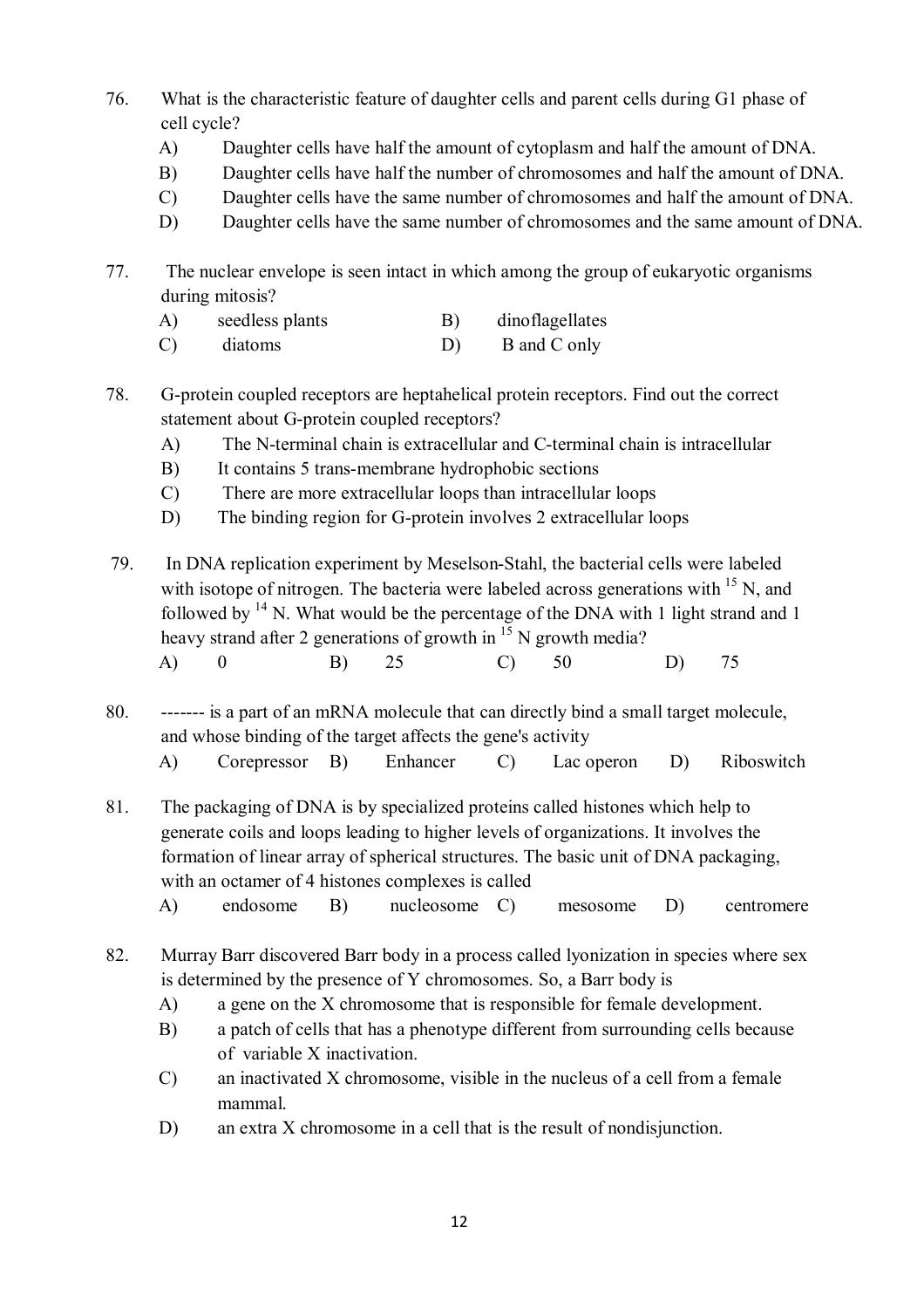- 83. Chromosomal inversions cause change in orientation of DNA segment within a chromosome, which can bring about phenotypic changes in organisms. This phenomenon is best explained by
	- A) polyploidy B) genetic deletion
	- C) position effect D) aneuploidy

84. In bacteria, Luria and Delbruck's conducted Fluctuation test to distinguish between spontaneous versus adaptive mutation, which is an

- A) evidence for spontaneous mutation
- B) evidence for adaptive mutation
- C) evidence that DNA is the genetic material
- D) All of the above

85. Mutation causes changes in the codon of amino acids. The mutation that causes changes in multiple contiguous amino acid in proteins is due to…………………:

- A) frame shift B) base analogue C) transversion D) transition
- 86. Identify the correct statement regarding the Bacterial ribosomes
	- A) are unable to synthesize proteins in the presence of tetracycline
	- B) are larger than eukaryotic ribosomes
	- C) contain the same forms of proteins as in eukaryotic ribosomes
	- D) have the same RNA contents as in eukaryotic ribosome
- 87. Puccinia are characterized by
	- 1. Macrocyclic and heteroecious rust fungus. It produces uredia and telia stages on wheat plant. The spores produced on wheat are uredospores and teleutospores. Uredospores can re-infect wheat but teleutospores cannot do it. Instead they give rise to basidia.
	- 2. Basidiospores infect barberry.
	- 3. Pycnidia develop on the upper surface of barberry leaves. Dikaryotisation occurs. It gives rise to aecidial stage. Aecidia develop on the lower surface of barberry leaves. They form aecidiospores which infect Wheat.

|  |  |  | A) $1 \text{ only }$ B) $1 \& 2$ C) $1 \& 3$ D) All the above |
|--|--|--|---------------------------------------------------------------|
|  |  |  |                                                               |

- 88. Ergot of rye is caused by a species of A) Uncinula B) Ustilago C) Claviceps D) Phytophthora
- 89. Dioecious plant species produce a separate male and a female plant. Analyze the following examples which display this feature A) Yam B) Papaya C) Mulberry D) All the above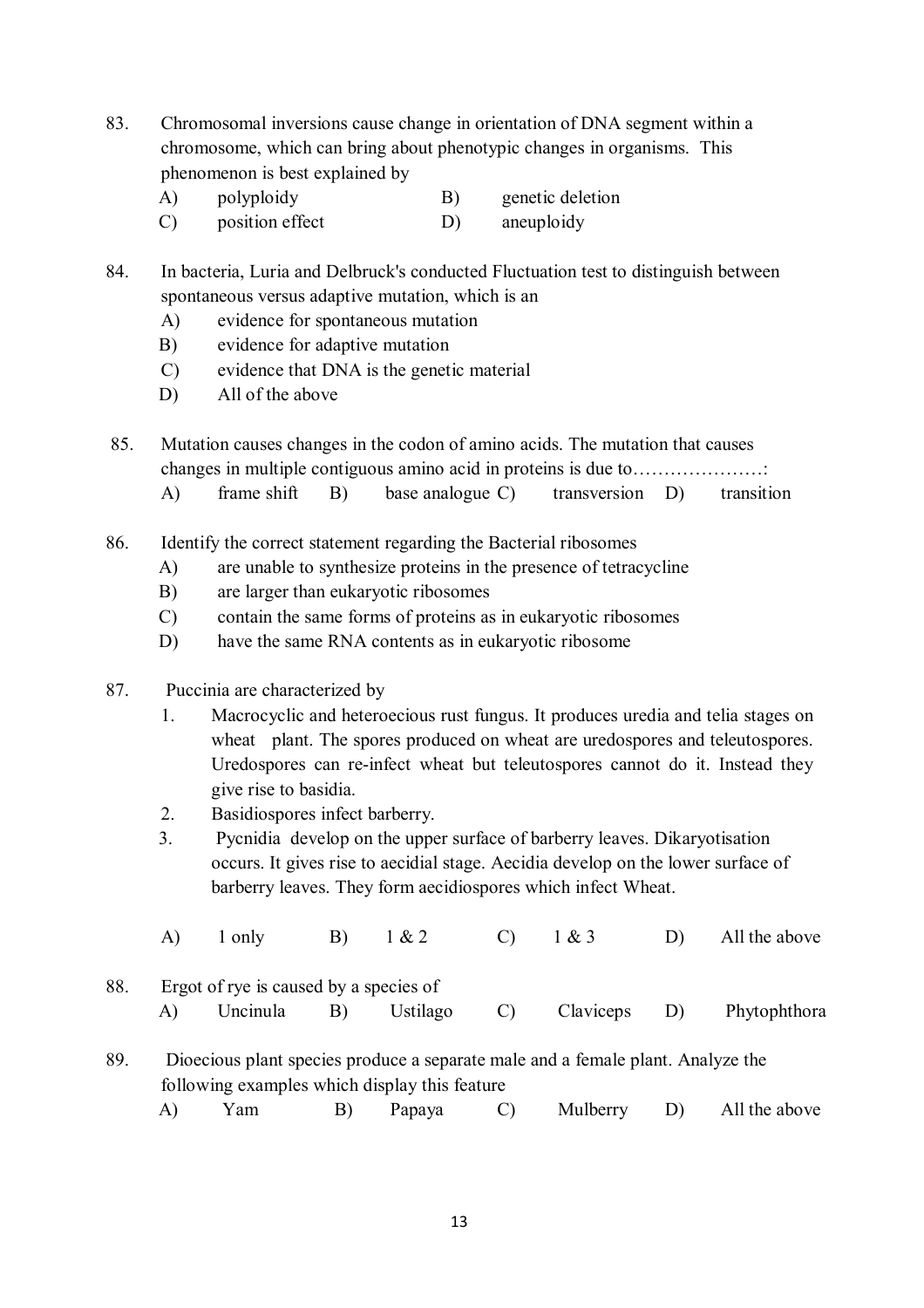| 90.  | Chenopodiaceae, Portulacaceae, Aizoaceae, Cactaceae, Nyctaginaceae,<br>Phytolaccaceae, Stegnospermaceae, Basellaceae, Amaranthaceae and Didieraceae,<br>which have been placed under a single, order Centrospermae based on the<br>chemotaxonomic marker ------. |                                                                                                                                                                                                                                                                                                                                                                                                                                                                                                                                                                                        |    |           |          |                      |                                         |    |             |
|------|------------------------------------------------------------------------------------------------------------------------------------------------------------------------------------------------------------------------------------------------------------------|----------------------------------------------------------------------------------------------------------------------------------------------------------------------------------------------------------------------------------------------------------------------------------------------------------------------------------------------------------------------------------------------------------------------------------------------------------------------------------------------------------------------------------------------------------------------------------------|----|-----------|----------|----------------------|-----------------------------------------|----|-------------|
|      | A)                                                                                                                                                                                                                                                               | Terpenoids                                                                                                                                                                                                                                                                                                                                                                                                                                                                                                                                                                             | B) | Alkaloids |          | $\mathcal{C}$        | <b>Betalins</b>                         | D) | Iridoid     |
| 91.  | A)                                                                                                                                                                                                                                                               | Identify the root stem transition using the given features: Only phloem strands divide.<br>Number of primary bundles in the roots is equal to that of stem. In such type, the<br>xylem strands do not show forking. They continue their direct course into the stem,<br>twisting through 180°. The phloem strands, however, divide and the two halves swing<br>laterally to the position of the xylem. They join the xylem strands on the outer side.<br>The number of primary bundles produced in the stem is equal to the number of phloem<br>strands present in the root<br>Fumaria | B) | Lathyrus  |          | $\mathcal{C}$        | Cucurbita                               | D) | Anemarrhena |
| 92.  | A)<br>$\mathcal{C}$                                                                                                                                                                                                                                              | Syngenecious anthers are present in<br>Euphorbiaceae<br>Asteraceae                                                                                                                                                                                                                                                                                                                                                                                                                                                                                                                     |    |           | B)<br>D) |                      | Polygalaceae<br>Dipterocarpaceae        |    |             |
| 93.  | A)<br>$\mathcal{C}$                                                                                                                                                                                                                                              | Morphology of the useful part in Opium<br>Flower<br>Unopened flower buds                                                                                                                                                                                                                                                                                                                                                                                                                                                                                                               |    |           |          | leaves<br>Fruit      |                                         |    |             |
| 94.  | A)<br>C)                                                                                                                                                                                                                                                         | Isogamy, Anisogamy and Oogamy are found in different species of<br><b>Nostoc</b><br>Chlamydomonas                                                                                                                                                                                                                                                                                                                                                                                                                                                                                      |    |           |          | Pinnularia           | Polysiphonia                            |    |             |
| 95.  | A)<br>$\mathcal{C}$                                                                                                                                                                                                                                              | LSD is obtained from<br>Claviceps purpurea<br>Cladonia viscosa                                                                                                                                                                                                                                                                                                                                                                                                                                                                                                                         |    |           | B)<br>D) |                      | Ganoderma lucidum<br>Aspergillus flavus |    |             |
| 96.  | A)                                                                                                                                                                                                                                                               | An anticancer drug obtained from Gymnosperm is<br>Ephedrin                                                                                                                                                                                                                                                                                                                                                                                                                                                                                                                             | B) | Taxol     |          | $\mathcal{C}$        | Turpentine                              | D) | Vincristein |
| 97.  | A)                                                                                                                                                                                                                                                               | Pollination in gymnosperms occurs by<br>birds                                                                                                                                                                                                                                                                                                                                                                                                                                                                                                                                          | B) | insects   |          | $\mathcal{C}$        | bats                                    | D) | wind        |
| 98.  | A)<br>$\mathcal{C}$                                                                                                                                                                                                                                              | Sterigma is seen in -------<br>Peziza<br>Cercospora                                                                                                                                                                                                                                                                                                                                                                                                                                                                                                                                    |    |           | B)<br>D) | Pencillium           | Phytophthora                            |    |             |
| 99.  | A)                                                                                                                                                                                                                                                               | Commonly practiced artificial vegetative propagation in rubber<br>Cutting                                                                                                                                                                                                                                                                                                                                                                                                                                                                                                              | B) | layering  |          | $\mathcal{C}$        | budding                                 | D) | grafting    |
| 100. | A)<br>$\mathcal{C}$                                                                                                                                                                                                                                              | Maximum photosynthesis occurs in<br>Tropical rain forests<br>Temperate forests                                                                                                                                                                                                                                                                                                                                                                                                                                                                                                         |    |           | B)<br>D) | Grass lands<br>Ocean |                                         |    |             |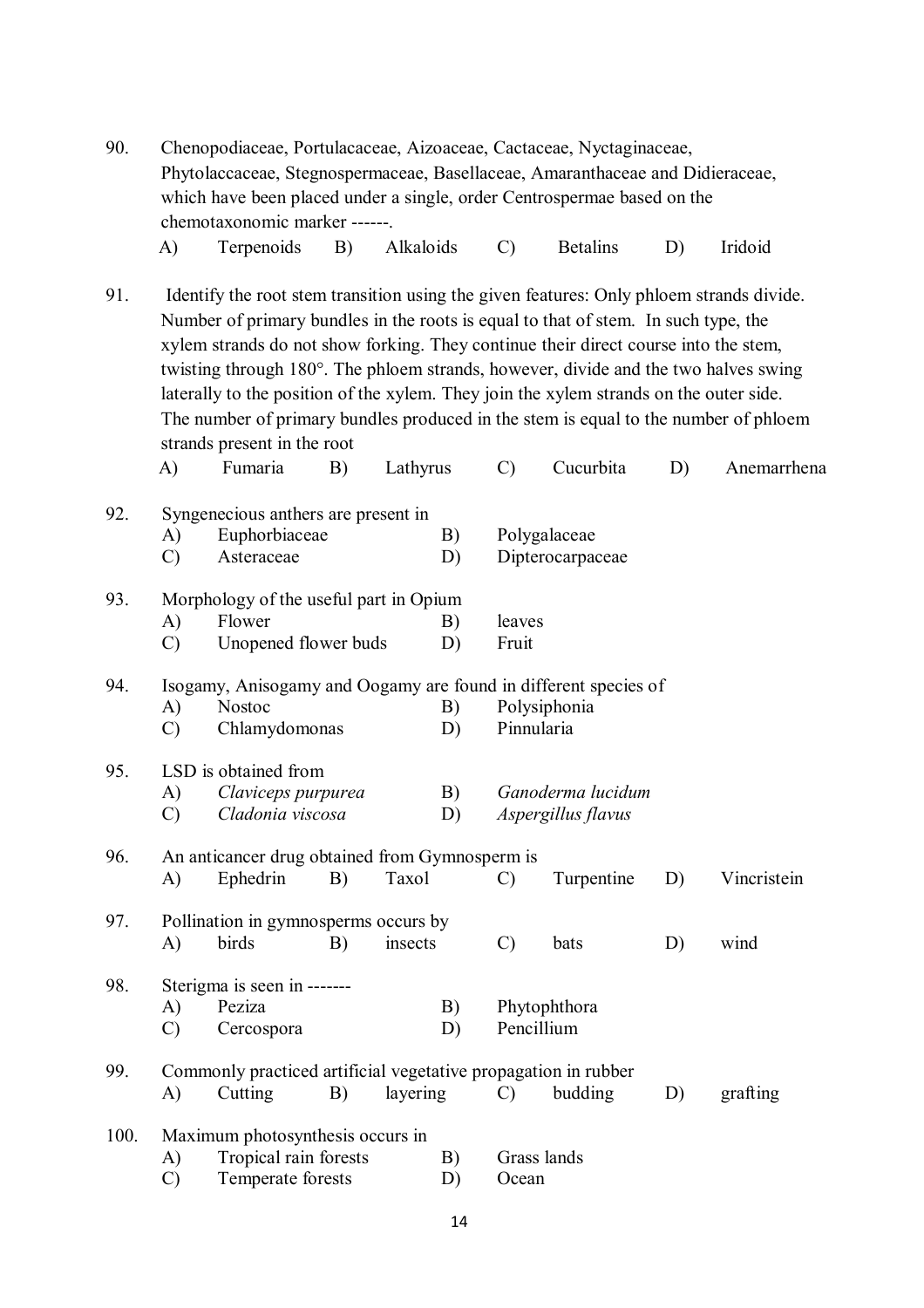| 101. | A)                              | Which community is associated with 'Arogyapacha'?<br>Kurichya                                                                                                                               | B) | Kurumba |          | C)            | Kani                              | D) | Kuruman     |
|------|---------------------------------|---------------------------------------------------------------------------------------------------------------------------------------------------------------------------------------------|----|---------|----------|---------------|-----------------------------------|----|-------------|
| 102. | A)<br>B)<br>$\mathcal{C}$<br>D) | The concept of biodiversity hotspots are on the basis of<br>Endemism<br>Presence of living fossils<br>Endemic flowering plants and threat perception<br>Biodiversity richness only          |    |         |          |               |                                   |    |             |
| 103. | A)<br>$\mathcal{C}$             | A virus free clone from a virus infected plant can be made by<br>meristem tip culture<br>budding                                                                                            |    |         | B)<br>D) | layering      | nodal cuttings                    |    |             |
| 104. | A)<br>B)<br>$\mathcal{C}$<br>D) | Washington convention is related with<br><b>IUCN</b><br><b>CITES</b><br><b>Botanical Garden Internationale</b><br>Hot spots                                                                 |    |         |          |               |                                   |    |             |
| 105. | A)                              | Most dangerous metal pollutant in automobile emission is<br>Iron                                                                                                                            | B) | Lead    |          | $\mathcal{C}$ | Mercury                           | D) | Cadmium     |
| 106. | A)                              | Which is the indicator of water contamination by human faecal matter?<br>Streptococcus B)                                                                                                   |    | E.coli  |          | $\mathcal{C}$ | <b>Bacillus</b>                   | D) | Sikka virus |
| 107. | A)<br>$\mathcal{C}$             | The diversity of habitats over the total geographical area is<br>Alpha diversity<br>Gama diversity                                                                                          |    |         | B)<br>D) |               | Beta diversity<br>Delta diversity |    |             |
| 108. | A)                              | Which among the following is a C4 plant?<br>corn                                                                                                                                            | B) | cactus  |          | $\mathcal{C}$ | wheat                             | D) | rice        |
| 109  | A)<br>$\mathcal{C}$             | Find out the Zn requiring enzyme of glycolysis.<br>Hexokinase<br>Phosphofructokinase                                                                                                        |    |         | B)<br>D) | Aldolase      | Phosphoglycerate mutase           |    |             |
| 110. | A)<br>$\mathcal{C}$             | Which of the following elements plays an important role in nitrogen fixation?<br>Calcium<br>Molybdenum                                                                                      |    |         | B)<br>D) |               | Magnesium<br>Manganese            |    |             |
| 111. | A)<br>B)<br>$\mathcal{C}$<br>D) | Which of the following is not connected with cytoplasmic inheritance?<br>Lack of Mendalian inheritance<br>Absence of linkage<br>Comb pattern in chicken<br>Drug resistance in Chlamydomonas |    |         |          |               |                                   |    |             |
| 112. | A)<br>B)<br>$\mathcal{C}$<br>D) | Which is not connected with Apoptosis?<br>Senescence of leaves<br>Formation of paws<br>Metamorphosis of tadpole into frog<br>Cell necrosis                                                  |    |         |          |               |                                   |    |             |
|      |                                 |                                                                                                                                                                                             |    |         | 15       |               |                                   |    |             |